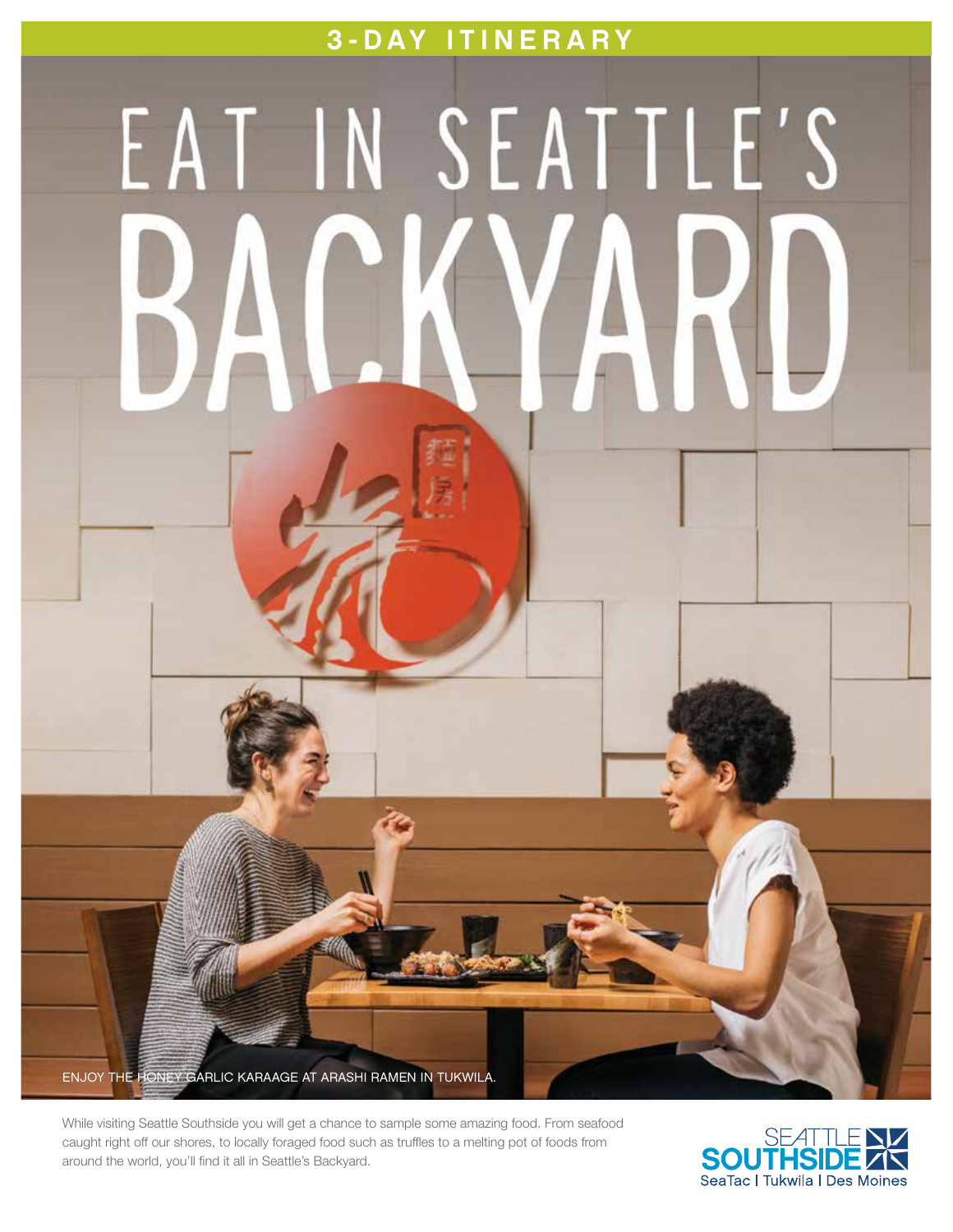# 3-DAY ITINERARY

# Foodie Fanatic

Everyone seems to be a "foodie" nowadays and Seattle Southside is the place to be for unique sips and treats. There's a lot more around here than just fish and chips (although we have some great fish and chips).







# **Day 1**

The first day of this grand food tour starts at Westfield Southcenter, the shopping epicenter of Seattle Southside. In addition to dozens of boutique shops and major retailers, Westfield also boasts some of the hottest international restaurants, bakeries, and shops in the area. Stop by Piroshky Piroshky, a Russian bakery that got its start at Pike Place Market in the early 90s, and grab a handmade Moscow roll or smoked salmon pate before heading into the Filipino grocery juggernaut, Seafood City.

Inside Seafood City, you'll see little known fruits, a diverse array of fish, a massive wall of lumpia, and some unique ice cream flavors (ever heard of cheese-flavored ice cream?). The unique flavors don't stop there, right outside of the main entrance of Seafood City, you'll find Red Ribbon Bakeshop, a small Filipino bakery which is home to the eye-catching vibrant purple Ube (purple yam) Overload Cake.

After all the snacking, you might want to let your stomach settle by shopping for a bit. Then, it's time to enjoy some delicious dumplings at Din Tai Fung. Opening in Spring 2017, and known as the "tradition that crosses borders," Din Tai Fung started in Taiwan back in the 50s; but their signature dumplings have recently become one of the biggest sensations to hit the Pacific Northwest since Nirvana. The lines may end up being long, but the steamed pork or veggie dumplings are an absolute must-try situation.

After your meal, you should stop by Lolli & Pops. A classically themed candy shop, filled with so many sweet treats, you'll have to take some home with you. TIP: the friendly folks at Lolli & Pops will let you sample pretty much anything, so don't be afraid to ask!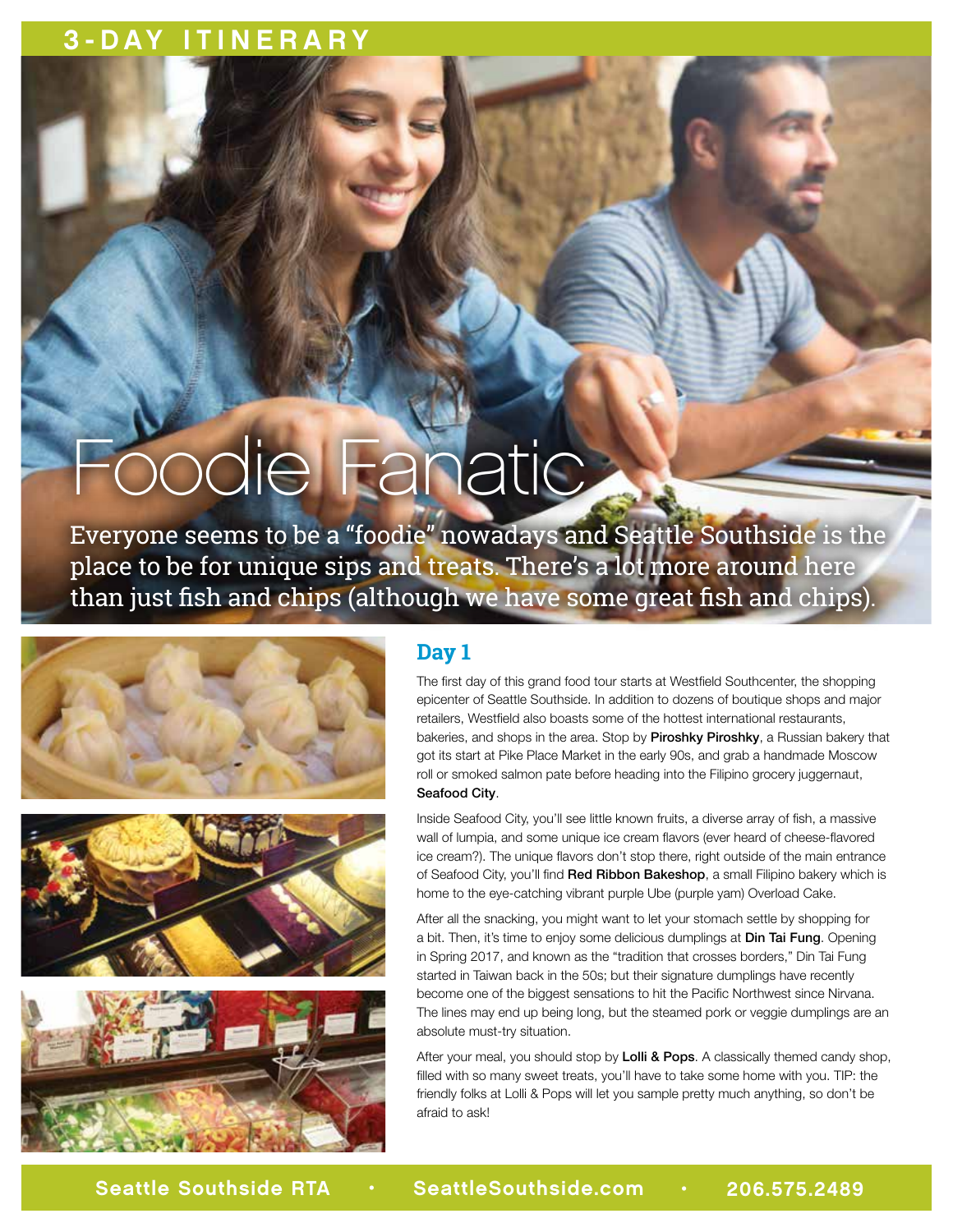## FOODIE FANATIC 3-DAY ITINERARY Continued





## **Day 2**

Day two begins with an extravagant brunch at a Seattle classic. 13 Coins has been serving the Seattle area with 24 hours of breakfast, lunch, and dinner since 1967. With some hilarious chefs and friendly staff, and an enormous menu with everything from their famous omelets, to Australian cold-water rock lobster, everyone in

your party is sure to leave full and satisfied. After a hearty brunch, head over to The Scotch & Vine and sample some 250-plus artisan wines and scotches. TIP: ask for a personalized tasting to learn more about scotch!

The day only gets better, as your next stop should be Seattle Chocolates for their Experience Chocolate factory tour. The favorite purveyor of delectable delights only recently opened their factory for tours and it does not disappoint. You'll get to see how the chocolate is made from start to finish and yes, there are plenty of choco-samples to go around.

End the day's foodie tour at Odin Brewing Company, where the Norse-inspired brewery is guaranteed to please the masses. Here is a tap room where you can feast like the gods on a Viking platter of BBQ meats and potatoes and sip on some of the finest craft brews in the Pacific Northwest. The food is delicious, the drink selection is endless and the staff is known to be quite friendly.



# **Day 3**

Start your third day off at the Des Moines Farmers Market, checking out some of the best local produce vendors in the region. In addition to fresh tomatoes, carrots, strawberries, and more, enjoy live music from local blues, rock, and country music bands, some of the trendiest local food trucks, and the sights and smells of the beautiful Des Moines Marina.

After you've purchased all your fruits and veggies, head to the beautiful and eco-friendly Cedarbrook Lodge. Sitting on over 11 acres of naturally restored wetlands, this tranquil setting is perfect for a day at the spa. You might be thinking "what does a spa have to do with food?" Well, after experiencing an orange peel purifying facial, chai spice & vanilla body polish, or a hydrating honey, lemon,

and eucalyptus hand and foot treatment, you should be ready for your next foodie adventure at Copperleaf Restaurant & Bar.

Adding to the overall eco-friendliness of Cedarbrook Lodge, Copperleaf specializes in fresh, farm-to-table fare. When they say "farmto-table," they mean from the onsite garden to your table! From time to time, by special request, Culinary Director Roy Breiman has been known to take groups on a garden tour, capped off with a seasonally inspired crafted cocktail. If you take the garden tour, you could also ask Roy for some of his recommendations on Copperleaf's extensive menu. Perhaps he will suggest crispy skin striped bass or the bacon-wrapped Lummi Island poulet bleu; either way, the final delicious decision is up to you.